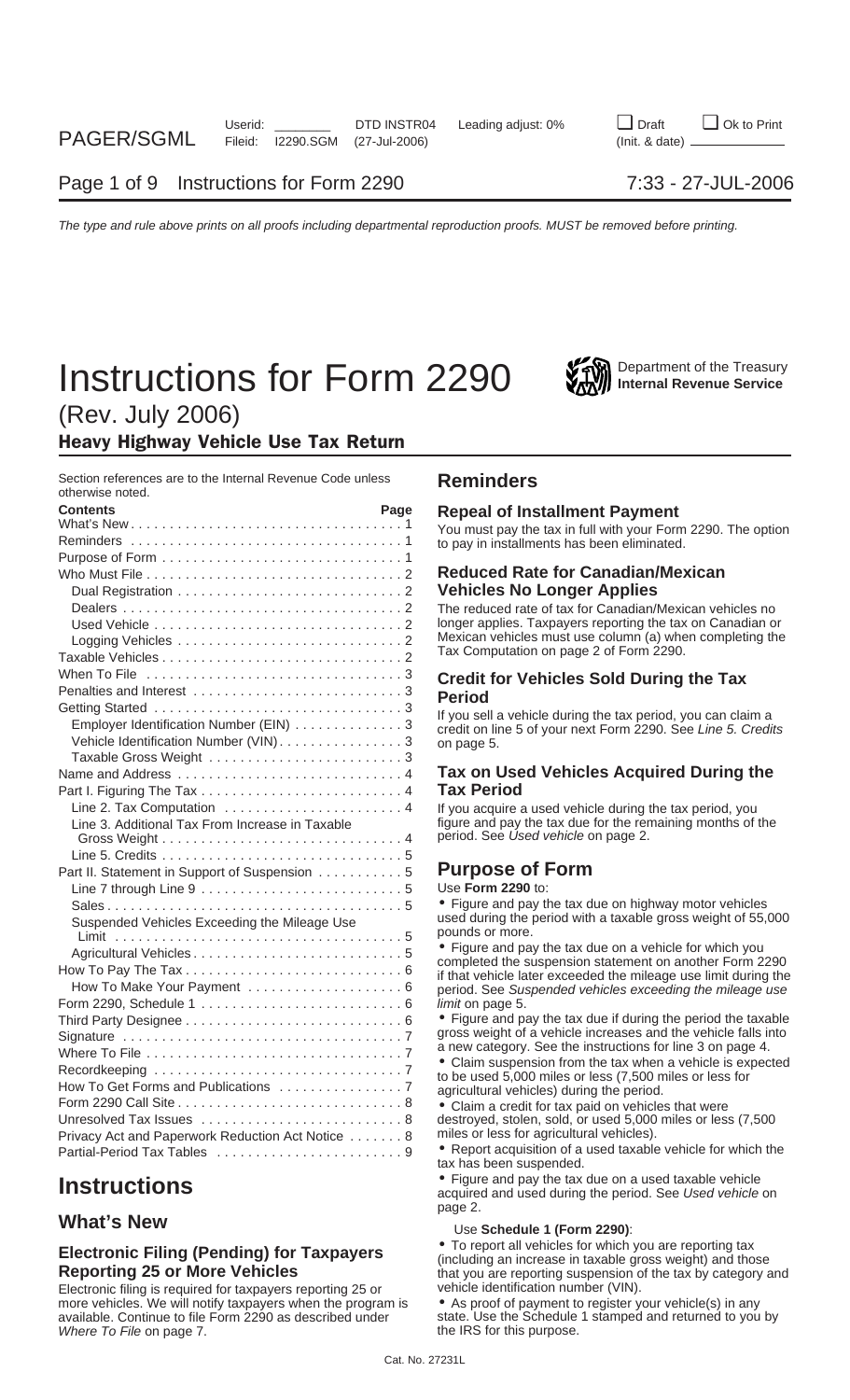Use **Form 2290-V**, Payment Voucher, to accompany your **Taxable Vehicles**

Volumest file Form 2290 and Schedule 1 for the July 1,<br>
You must file Form 2290 and Schedule 1 for the July 1,<br>
2006, through June 30, 2007, period if a taxable highway<br>
motor vehicle (defined below) is registered, or requ

**Dual registration.** If a taxable vehicle is registered in the house, office, or utility trailer), or a special kind of cargo, liable for the tax. This rule also applies to dual registration of a leased vehicle. mounted) to perform some off-highway task unrelated to

**Dealers.** Any vehicle operated under a dealer's tag, license, highway transportation except to the extent discussed below<br>or permit is considered registered in the name of the dealer. under *Vehicles not considered highwa* 

Used vehicle. If you acquire and register or are required to<br>register a used taxable vehicle in your name during the tax motor on any public highway in the United States.<br>period, you must keep as part of your records proof period, you must keep as part of your records proof showing whether there was a use of the vehicle or a suspension of not a private roadway. This includes federal, state, county, the tax during the period before the vehicle was registered in and city roads. your name. The evidence may be a written statement signed<br>and dated by the person (or dealer) from whom you<br>purchased the vehicle.<br>Fractional operations of the Federal Government,<br>Fraction of the vehicle was first used dur

If the vehicle was first used during the tax period<br>
while registered in the name of the previous owner,<br>
while registered in the name of the previous owner,<br>
The American National Red Cross, months the previous owner is liable for the tax only for the<br>
months the vehicle was used by the previous owner. You<br>
association, or rescue squad,<br>
association are liable for the tax for the remaining months of the tax<br>
a are liable for the tax for the remaining months of the tax<br>period if you use the vehicle on public highways. You must<br>file Form 2290 and pay the tax by the last day of the month<br>after the month you use the vehicle. See Lin

If the previous owner does not pay the tax and you use<br>the vehicle before the end of the tax period, you are also<br>liable for the total tax for the entire tax period to the extent<br>not paid by the previous owner. In that cas the month notification is received from the IRS that the tax

highway vehicles. **Logging vehicles.** A vehicle qualifies as a logging vehicle 1. **Specially designed mobile machinery for** if:

1. It is used exclusively during the period to transport<br>
nontransportation functions. A self-propelled vehicle is<br>
products harvested from a forest,<br>
2. The products are transported to and from a point<br>
2. The products ar

2. The products are transported to and from a point

3. It is registered as a highway motor vehicle used in the transportation of harvested forest products under the laws of processing, farming, or similar operations) if the operation of the state in which the vehicle is, or is required to be, the machinery or equipment is unrelated to transportation on requistered. A special tag or license plate identifying the solution of the public highways, registered. A special tag or license plate identifying the solution of the public highways,<br>vehicle as used in the transport of harvested products is not b. The chassis has been specially designed to serve only vehicle as used in the transport of harvested products is not b. The chassis has been specially designed to ser<br>required for the vehicle to be considered a logging vehicle as a mobile carriage and mount (and power source,

Products harvested from the forested site may include the machinery or equipment is in operation, and sawing into lumber, chipping, or other milling operations if and without substantial structural modification, be the processing occurs prior to transportation from the part of a vehicle designed to carry any other load. the processing occurs prior to transportation from the

check or money order. Form 2290-V is used to creatify your<br>heavy highway vehicle use tax payment to your account. 55,000 pounds or more are taxable.

**Who Must File** A highway motor vehicle includes any self-propelled<br>
Yengua file Fame 2000 and Other high A facilia high way a local discription of the self-propelled vehicle designed to carry a load over public highways,

File on page 3.<br>
You may be an individual, limited liability company (LLC),<br>
or a chassis of a chassis, or a chassis and body,<br>
but does not include the load. It does not matter if the<br>
corporation, partnership, or any oth name of both the owner and another person, the owner is goods, supplies, or materials. It does not matter if machinery liable for the tax. This rule also applies to dual registration of or equipment is specially designed (

- 
- 
- 
- 
- 
- 

has not been paid in full by the previous owner.<br>
I agging uphilogy of this budge and this budge of a lagging uphilogy of highway vehicles.

within the forest, and<br>3. It is registered as a highway motor vehicle used in the (construction, manufacturing, drilling, mining, timbering,

required for the vehicle to be considered a logging vehicle. as a mobile carriage and mount (and power source, if<br>applicable) for the machinery or equipment, whether or not

timber that has been processed for commercial use by example of the chassis could not, because of its special design<br>sawing into lumber, chipping, or other milling operations if and without substantial structural modificat

forested site. 2. **Vehicles specially designed for off-highway** Logging vehicles are taxed at reduced rates. See<br>
TIP Logging vehicles on page 4.<br>
tunction of transporting a particular type of load other than over the public highway and because of this special design,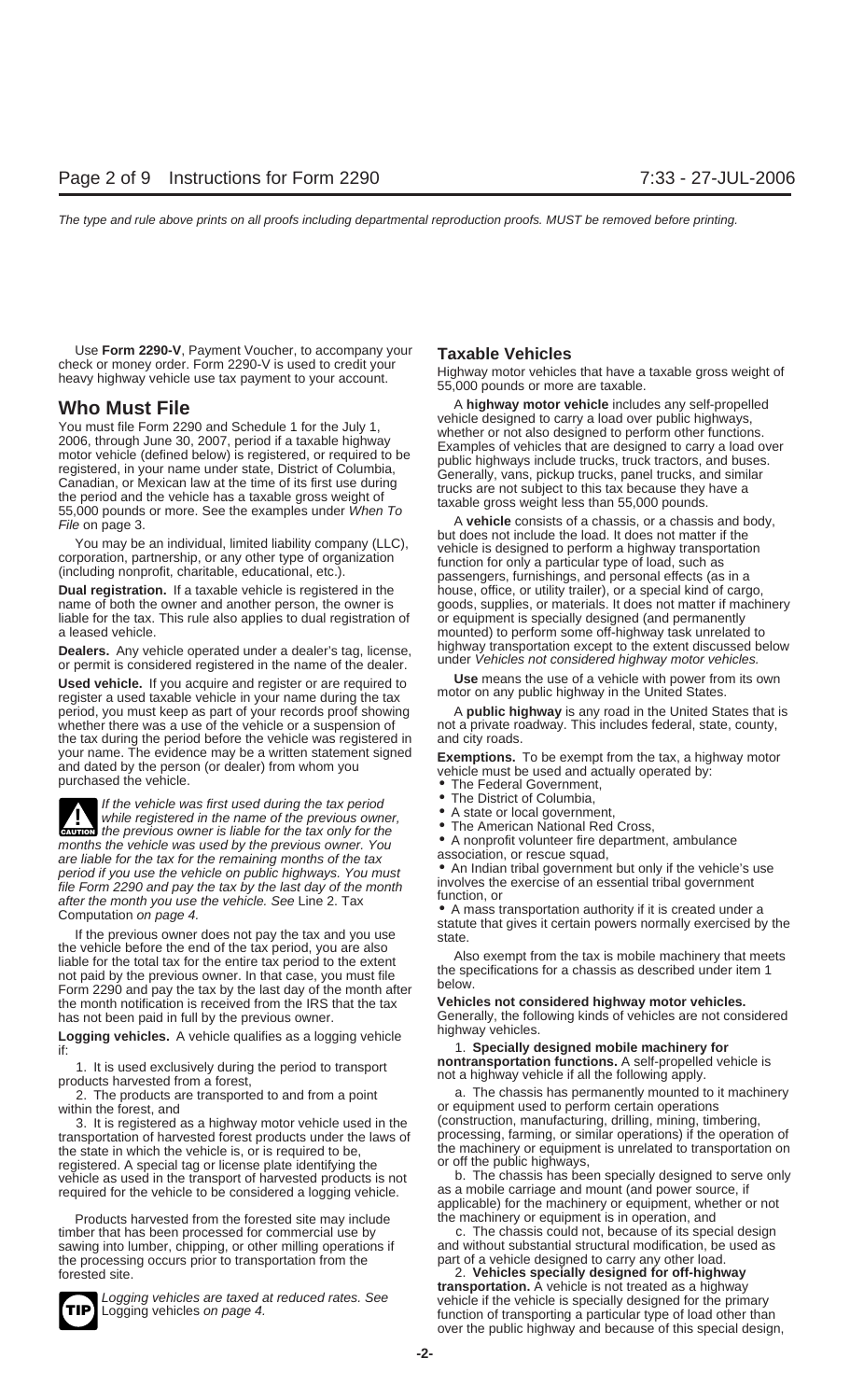highway is substantially limited or impaired. The same of the delay. Except for the delay. Except for

the vehicle's size, whether the vehicle is subject to licensing, months. An extension of time to file does not extend the time<br>safety or other requirements, and whether the vehicle can to pay the tax. If you want an extens safety, or other requirements, and whether the vehicle can to pay the tax. If you want an extension of the to pay the tax. If you want an extension of the vehicle can extension of the to pay, the separately. transport a load at a sustained speed of at least 25 miles per hour. It does not matter that the vehicle can carry heavier loads off highway than it is allowed to carry over the **Penalties and Interest** 

### **When To File**

Form 2290 must be filed for each month a taxable vehicle is **Specific Instructions** first used on public highways during the current period. The current period begins July 1, 2006, and ends June 30, 2007.<br>
Form 2290 must be filed by the last day of the month<br>
following the month of first use (as shown in the chart<br>
below). The filing rules apply whether you are pay or reporting suspension of the tax. The following examples demonstrate these rules.

**Example.** John uses a taxable vehicle on July 1, 2006.<br>
John must file Form 2290 by August 31, 2006, for the period<br>
beginning July 1, 2006, through June 30, 2007. To figure the and the same stars weight of each vehicle t

column (1). **Employer Identification Number (EIN) Example, continued.** John purchases a new taxable registered in his name. The vehicle is first used in January. did not receive a preaddressed Form 2290, enter the corre<br>John must file another Form 2290 reporting the new vehicle and number. If you do not have an EIN, you John must file another Form 2290 reporting the new vehicle number. If you do not have an EIN, you may apply for one<br>by February 28, 2007, for the period beginning July 1, 2006. online. Go to the IRS website at *www.irs.gov* by February 28, 2007, for the period beginning July 1, 2006, online. Go to the IRS website at www.irs.gov/busine<br>through June 30, 2007. To figure the tax, John would use and click on the "Employer ID Numbers" link under through June 30, 2007. To figure the tax, John would use Table I on page 9. The Contract of the Contract of the Susinesses Topics." You may also apply for an EIN by

| IF, in this period, the<br>vehicle is first used<br>during                                      | THEN, file Form 2290<br>and make your payment<br>$by^1$ | and enter<br>this date<br>on Form<br>2290, line 1 |  |  |  |  |  |
|-------------------------------------------------------------------------------------------------|---------------------------------------------------------|---------------------------------------------------|--|--|--|--|--|
| July                                                                                            | August 31                                               | 200607                                            |  |  |  |  |  |
| August                                                                                          | September 30                                            | 200608                                            |  |  |  |  |  |
| September                                                                                       | October 31                                              | 200609                                            |  |  |  |  |  |
| October                                                                                         | November 30                                             | 200610                                            |  |  |  |  |  |
| November                                                                                        | December 31                                             | 200611                                            |  |  |  |  |  |
| December                                                                                        | January 31                                              | 200612                                            |  |  |  |  |  |
| January                                                                                         | February 28                                             | 200701                                            |  |  |  |  |  |
| February                                                                                        | March 31                                                | 200702                                            |  |  |  |  |  |
| March                                                                                           | April 30                                                | 200703                                            |  |  |  |  |  |
| April                                                                                           | <b>May 31</b>                                           | 200704                                            |  |  |  |  |  |
| May                                                                                             | June 30                                                 | 200705                                            |  |  |  |  |  |
| June                                                                                            | July 31                                                 | 200706                                            |  |  |  |  |  |
| <sup>1</sup> File by this date regardless of when state registration for the vehicle is<br>due. |                                                         |                                                   |  |  |  |  |  |

**Extension of time to file.** You may request an extension of mixer); all accessories; all equipment attached to or carried

the vehicles's capability to transport a load over a public Service Center, Cincinnati, OH 45999-0031. In your letter, To make this determination, you can take into account taxpayers abroad, the extension may be for no more than 6

A The law provides penalties for failing to file returns or pay<br>3. **Nontransportation trailers and semi-trailers.** A<br>trailer or semi-trailer will not be treated as a highway vehicle<br>if it is specially designed to function

have an EIN to file Form 2290. You cannot use your social security number.

vehicle on January 3, 2007. The vehicle is required to be If the EIN on the preaddressed Form 2290 is wrong or you<br>
registered in his name. The vehicle is first used in January. If the EIN on the preaddressed Form 2290, en calling 1-800-829-4933, or you can fax or mail Form SS-4, Application for Employer Identification Number, to the IRS.

### **Vehicle Identification Number (VIN)**

The VIN of your vehicle can be obtained from the registration, title, or actual vehicle. The VIN is 17 characters made up of numbers and letters (19 characters in vehicles made before 1988). Be sure to use the VIN for the vehicle and not from the trailer.

### **Taxable Gross Weight**

The taxable gross weight of a vehicle (other than a bus) is the total of:

1. The actual unloaded weight of the vehicle fully equipped for service,

2. The actual unloaded weight of any trailers or semitrailers fully equipped for service customarily used in combination with the vehicle, and

3. The weight of the maximum load customarily carried on the vehicle and on any trailers or semitrailers customarily used in combination with the vehicle.

**Actual unloaded weight** of a vehicle is the empty (tare) weight of the vehicle.

A trailer or semitrailer is treated as customarily used in connection with a vehicle if the vehicle is equipped to tow the trailer or semitrailer.

**Note.** If any due date falls on a Saturday, Sunday, or legal<br>holiday, file by the next business day.<br>or not designed for transporting cargo, such as a concrete time to file your return by writing to the Internal Revenue on the vehicle for use in its operation or maintenance; and a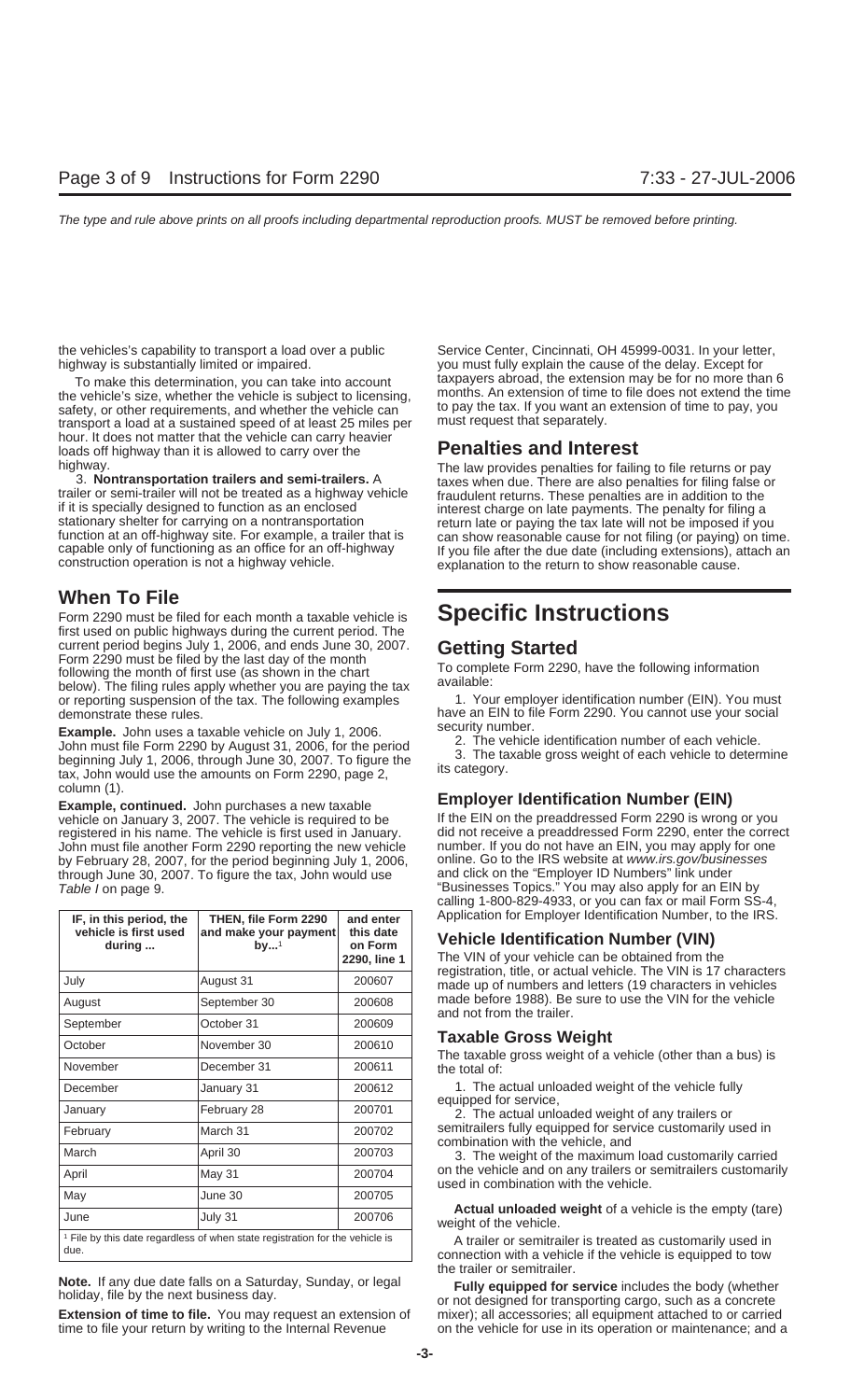protecting, or preserving cargo; or any special equipment (such as an air compressor, crane, or specialized oilfield equipment). **Part I. Figuring the Tax**

**Buses**<br>
The taxable gross weight of a bus is its actual unloaded<br>
Weight fully equipped for service plus 150 pounds for each To figure the tax on line 2, complete the Tax Computation weight fully equipped for service plus 150 pounds for each Tho figure the tax on line<br>
2, completed for passengers and driver seat provided for passengers and driver.



**ENTERN** figure the tax.

State registration by specific gross weight. If the vehicle<br>is registered in any state that requires a declaration of gross<br>weight in a specific amount, including proportional or<br>prorated registration or payment of any oth the highest gross weight declared for the vehicle in any You must figure and pay the tax due on a used state. If the vehicle is a tractor-trailer or truck-trailer **the vehicle acquired and used during the period.**<br>
combination, the taxable gross weight must be no less than combination, the taxable gross weight must be no less than

the highest combined gross weight declared.<br>
State registration by gross weight category. If the<br>
State registered in any state that requires vehicles to be<br>
vehicle is registered in any state that requires vehicles to be<br>

weight, do not consider weights declared to obtain special temporary travel permits. These are permits that allow a **Line 3. Additional Tax From Increase in** vehicle to operate: **Taxable Gross Weight**

The first time you file Form 2290, enter your name and address. Include the suite, room, or other unit number after<br>the street address. Each period after that, the IRS will mail<br>you a Package 2290 with your information preprinted on the<br>form. If you receive a preprinted form, information. Make any corrections on the form. If your address has changed, check the Address change box on 1 above. Read down the column to the new category; Form 2290. this is the new tax. Enter the amount here ............. \$

**P.O. box.** If the Post Office does not deliver mail to the<br>street address and you have a P.O. box, show the box<br>number instead of the street address.<br>additional tax. Subtract line 3 from line 2. Enter the<br>additional tax.

**Canadian or Mexican address.** If your address is in order: city, province or state, and country. Follow the abbreviate the country name.  $t$  the partial-period tax tables.

full supply of fuel, oil, and water. The term does not include **Final return.** If you no longer have vehicles to report on, file the driver; any equipment (not including the body) mounted a final return. Check the Final return box on Form 2290, sign on, or attached to, the vehicle, for use in handling, the return, and mail it to the IRS. The IRS wil the return, and mail it to the IRS. The IRS will stop mailing<br>Form 2290 to you.

**Determining Taxable Gross Weight Column 1—Annual tax.** Use the tax amounts listed in column 1(a) for a vehicle used during July.

The weight declared for registering a vehicle in a<br>state may affect the taxable gross weight used to<br>figure the tax.<br> $\begin{array}{ccc}\n & \text{Logging vehicles. Use the tax amounts listed in column} \\
 & 1(b) \text{ for logging vehicles used in July. For more information} \\
 & \text{on these vehicles, see page 2.} \\
 & \text{Column 2—Partial-period tax. If the vehicle is first used}\n\end{array}$ 



1. In a state in which it is not registered,<br>
2. At more than a state's maximum weight limit, or<br>
3. At more than the weight at which it is registered in the<br>
state.<br>
3. At more than the weight at which it is registered in

However, special temporary travel permits do not include Report the additional tax for the remainder of the period<br>The state of Form 2290, write the result of the total amount of on Form 2290, line 3. At the top of Form 22 permits that are issued for your vehicle if the total amount of time covered by those permits is more than 60 days or (if word "Amended" and the month the taxable gross weight issued on a monthly basis) more than 2 months

**Name and Address**<br>The first time you file Form 2290, enter your name and **Attach a copy of the worksheet for each vehicle**.

- 
- 
- 
- 
- Canada or Mexico, enter the information in the following If the increase in taxable gross weight occurs in July<br>Order: city, province or state, and country. Follow the **If the increase in taxable gross weight occurs in Jul** country's practice for entering the postal code. Do not **CAUTION** Form 2290, page 2, for the new category instead of **!**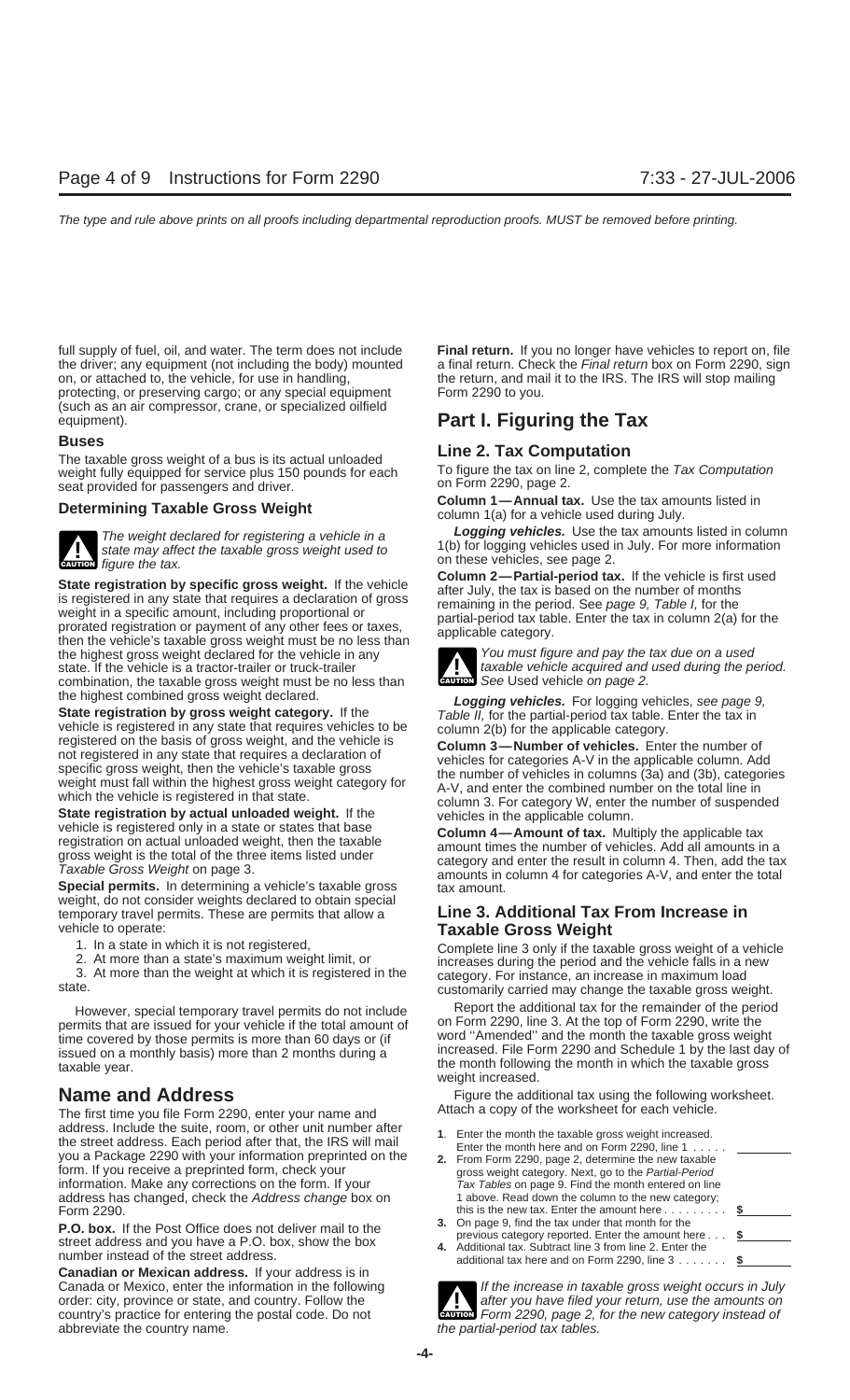• Used during the prior period 5,000 miles or less (7,500 **Line 8**

A credit, lower tax, exemption, or refund is not allowed for an occasional light or decreased load or a discontinued or an occasional light or decreased load or a discontinued or and list the vehicle identification numbers for those vehicles changed use of the vehicle.<br>on line 8b. Attach a separate sheet if needed.

The amount claimed on line 5 cannot exceed the tax<br>
reported on line 4. Any excess credit must be claimed as a<br>
refund using Form 8849, Claim for Refund of Excise Taxes,<br>
and Schedule 6, Other Claims. Also use Schedule 6 t make a claim for an overpayment due to a mistake in tax liability previously reported on Form 2290. See When to **Sales**

the date of the accident, theft, or sale and the computation the time of sale; and the buyer's name, address, and EIN.<br>The buyer must attach this statement to Form 2290 and file of the amount claimed. See Figuring the cred of the amount claimed. See Figuring the credit next. A vehicle is destroyed when it is damaged by accident or other the return by the last day of the month following the month casualty to such an extent that it is not economical to the vehicle was purchased. casualty to such an extent that it is not economical to rebuild. If, after the sale, the use of the vehicle exceeds the

- the table next to each month.<br>3. Find the taxable gross weight category of the vehicle.
	-

**Vehicle used less than the mileage use limit.** If the tax Report the tax for the whole period on Form 2290, line 2. has been paid for a period on a vehicle that is used 5,000 Do not complete Form 2290, Part II, or Schedule 1, Part II. miles or less (7,500 miles or less for agricultural vehicles), Figure the tax on Form 2290, page 2, based on the month the person who paid the tax may make a claim for the credit. the vehicle was first used in the period.

**When to make a claim.** For a vehicle that was destroyed,<br>stolen, or sold before June 1, a credit for tax paid can be<br>claimed on the next Form 2290 filed or a refund of tax paid<br>can be claimed on Form 8849.<br>can be claimed

For a vehicle that was used 5,000 miles or less (7,500 **Agricultural vehicles** miles or less for agricultural vehicles) during the period, a An agricultural vehicle is any highway motor vehicle that is: credit for tax paid can be claimed on the first Form 2290<br>filed for the next period. Likewise, a refund for tax paid<br>cannot be claimed on Form 8849 until the end of the Form<br>2290 tax period. For example, if the tax was pai

be used less than the mileage use limit during a period. a farm.

**Line 5. Credits**<br> **Coursely the set of the condition of the Course** Enter the total number of tax-suspended vehicles on Form

Complete line 5 only if you are claiming a credit for tax paid<br>
on a vehicle that was either:<br>
• Sold,<br>
• Sold,<br>
• Destroyed or stolen before June 1 and not used during<br>
the remainder of the period, or<br>
the remainder of t

If any of the vehicles listed as suspended in the prior period exceeded the mileage use limit, check the box on line 8a on line 8b. Attach a separate sheet if needed.

If you sell a vehicle while under suspension, a statement<br> **Information to be submitted.** Attach an explanation<br>
detailing the facts for each credit.<br>
detailing the facts for each credit.<br>
detailing the facts for each cred For vehicles destroyed, stolen, or sold include: the VIN, reading at the beginning of the period; odometer reading at at the beginning of the period; odometer reading at the scription of the time of sale; and the buyer's n

**Figuring the credit.** Use the partial-period tax tables on mileage use limit (including the highway mileage recorded page 9 and follow the steps below. On the vehicle by the former owner) for the period, and the page 9 and follow the steps below. On the vehicle by the former owner has provided the required statement, the new 1. Figure the number of months of use. Start counting<br>from the first day of the month in the period in which the<br>vehicle was first used to the last day of the month in which it<br>was destroyed, stolen, or sold.<br>2. Find the n

## page 9. The months are shown in parentheses at the top of **Suspended vehicles exceeding the mileage use**

3. Find the taxable gross weight category of the vehicle.<br>
4. Find where the category and months of use meet.<br>
This is the partial-period tax.<br>
5. The difference between the annual tax and the<br>
partial-period tax is the am

the person who paid the tax may make a claim for the credit. the vehicle was first used in the period. At the top of the<br>Mhan to make a claim. Ease vehicle that was dectraved. For return, write the word "Amended" and the m

A vehicle is used primarily for farming purposes if more **Part II. Statement in Support of** the vehicle's use (based on mileage) during the period is for farming purposes (defined below).

**Suspension**<br> **Suspension**<br> **Suspension**<br> **Suspension**<br> **Suspension**<br> **Suspension**<br> **Suspension**<br> **Suspension**<br> **Suspension**<br> **Suspension**<br> **Suspension**<br> **Suspension**<br> **Suspension**<br> **Suspension**<br> **Suspension**<br> **Suspension Line 7** The farm when determining if the **Line 7** 7,500-mile limit on the public highways has been exceeded. Complete line 7 to suspend the tax on vehicles expected to Keep accurate records of the miles that a vehicle is used on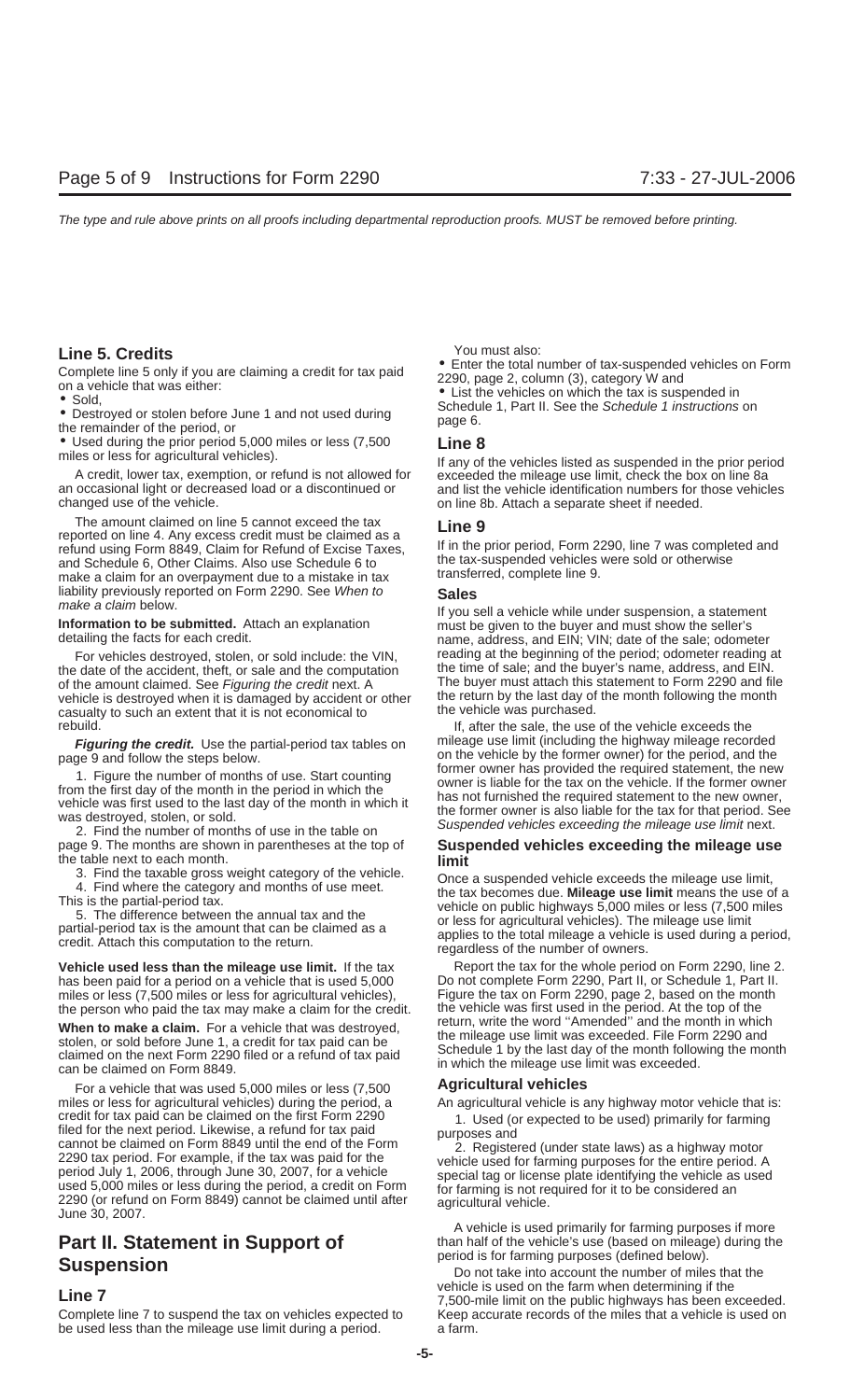**Farming purposes** means the transporting of any farm commodity to or from a farm, or the use directly in **Form 2290, Schedule 1** agricultural production. Complete both copies of Schedule 1 and file them with your

commodity, feed, seed, fertilizer, livestock, bees, poultry, attached to Form 2290. A cop fur-bearing animals, or wildlife. A farm commodity does not stamped and returned to you. fur-bearing animals, or wildlife. A farm commodity does not include a commodity that has been changed by a **Note.** If you want a copy of a prior-period Schedule 1 processing operation from its raw or natural state. **Returned to you, you must send a written request to the** 

**Example.** Juice extracted from fruits or vegetables is not<br>a farm commodity for purposes of the suspension of tax on 45999-0031.

A vehicle is considered **used for farming purposes** if it<br>is used in an activity that contributes in any way to the<br>conduct of a farm. Activities that qualify include clearing<br>land, repairing fences and farm buildings, bui farming purposes if used in connection with operations such **Part II.** Enter the VIN of each vehicle for which you are as canning, freezing, packaging, or other processing claiming suspension from the tax. If you need more space,

- 
- 



You must pay the tax in full with your Form 2290. you reported on Form 2290, page 2, column (3), You reported on Form 2290, page 2, column (3), The option to pay in installments has been categories A-V The control of the categories A-V.

**How To Make Your Payment**<br> **By EFTPS** is voluntary, but you must enroll<br>
to enroll in EFTPS before you can use it. To get more information or<br>
to enroll in EFTPS, visit the EFTPS website at *www.eftps*.<br>
gov or call 1-800

must also complete the payment voucher. See Payment

payable to the United States Treasury. Write your name, address, EIN, "Form 2290," and the date (as entered in

**Payment voucher.** If you did not receive a preprinted payment is needed to register your vehicle. Contact your payment payment voucher, complete Form 2290-V, Payment local DMV to see if your state participates in this pro Voucher. If you have your Form 2290 prepared by a third If you give the DMV your Form 2290 to forward, your<br>Darty, provide this payment youcher to the return preparer. If the return is not considered filed until the IRS re

**Box 1.** Enter your EIN. If you do not have an EIN, see filed late or lost by the DMV. page 3.

**Box 2.** Enter the amount you are paying with Form 2290.<br> **Example 11 Sox 3.** Enter the same date that you entered on Form 2290,<br>
Part I, line 1.<br>
Part I, line 1.<br>
Part I, line 1.

**Box 4.** Enter your name and address exactly as shown on the IRS, check the "Yes" box in the Third Party Designee Form 2290. Print your name clearly. Subsection of Form 2290. Also, enter the designee's name,

**Farm commodity** means any agricultural or horticultural return. Your return may be rejected if Schedule 1 is not<br>mmodity, feed, seed, fertilizer, livestock, bees, poultry, a titached to Form 2290. A copy of Schedule 1 wil

agricultural vehicles.<br>**Name and address.** The first time you file, enter your name<br>and address on Schedule 1 exactly as shown on

operations. attach separate lists. Be sure to write your name and EIN on each list you attach.

**Note.** Instead of completing Parts I and II, you may attach a **How To Pay The Tax** statement to Schedule 1 that lists the VINs by category. You There are two methods to pay the tax.<br>
• By Electronic Federal Tax Payment System (EFTPS).<br>
• By check or money order using the payment voucher.<br>
• By check or money order using the payment voucher.<br>
• Enter on line a the

**E**nter on line b the total number of taxable vehicles that you reported on Form 2290, page 2, column (3),

**Paying on time.** For EFTPS payments to be on time, <br>you must initiate the transaction at least one business day before the date the payment is due.<br>before the date the payment is due. <br>canceled check as proof of payment.

**By check or money order.** If you use this method, you **No proof of payment is required for** a newly voucher below. **bill of sale showing that the vehicle was purchased within** • Do not send cash. Make your check or money order the last 60 days. However, you must file a return and pay<br>payable to the United States Treasury, Write your name. The any tax due. See When To File on page 3.

address, EIN, "Form 2290," and the date (as entered in the mumber of states have agreed to participate in<br>
Box 3) on your payment.<br>
• Detach the voucher and send it with the Form 2290, both<br>
• Department of Motor Vehicles

party, provide this payment voucher to the return preparer. return is not considered filed until the IRS receives it. You<br>are responsible for any penalties or interest if the return is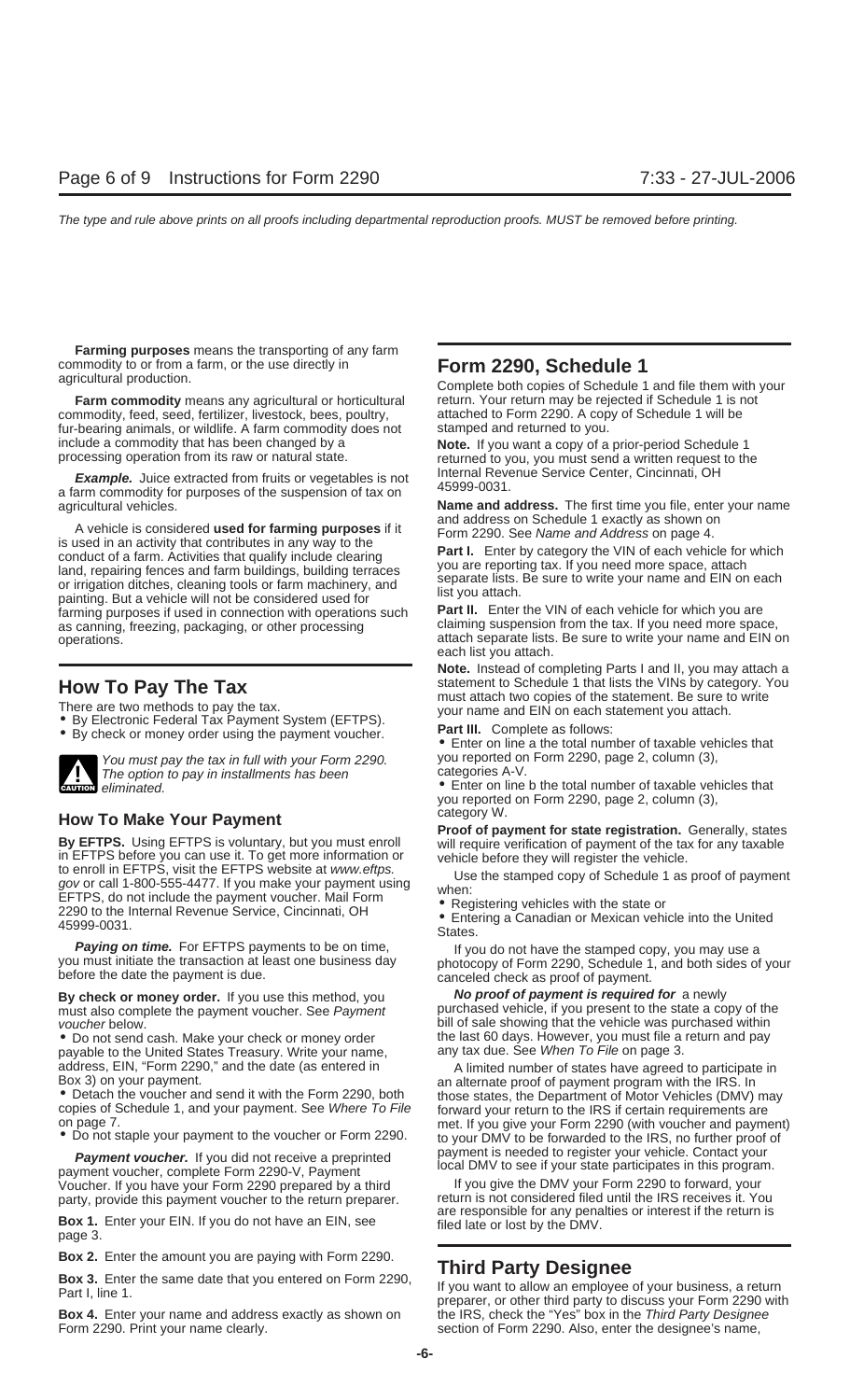his or her personal identification number (PIN). The schedules you have filed. Keep your records even if a authorization applies only to the tax return on which it vehicle is registered in your name for only a portion of a

and<br>• Records for each vehicle should show:<br>• Request and receive written tax return information relating<br>• 1. A detailed description of the vehicle

You are not authorizing the designee to bind you to registered or required to be registered. anything (including additional tax liability) or otherwise 3. The date you acquired the vehicle and the name and represent you before the IRS. If you want to expand the address of the person from whom you acquired it. represent you before the IRS. If you want to expand the address of the person from whom you acquired it.<br>designee's authority, see Pub. 947, Practice Before the IRS 4. The first month of each period in which a taxable use designee's authority, see Pub. 947, Practice Before the IRS and Power of Attorney.

The authorization will automatically expire one year from<br>the period while registered in your name, with proof that<br>the due date (without regard to extensions) for filing your<br>Form 2290. If you or your designee wants to re

Sign the return. Returns filed without a signature will be sent farm. See Part II. Statement in Support of Suspension on back to you for signing. An unsigned return is not page 5. considered filed.

Mail Form 2290 to:

| Form 2290 with full payment   | Internal Revenue Service<br>P.O. Box 105421<br>Atlanta, GA 30348-5421 |  |  |  |  |
|-------------------------------|-----------------------------------------------------------------------|--|--|--|--|
| Form 2290 without payment due | Internal Revenue Service                                              |  |  |  |  |
| or using EFTPS for payment    | Cincinnati, OH 45999-0031                                             |  |  |  |  |

### **Private Delivery Services CD**

You can use certain private delivery services designated by Order Pub. 1796, IRS Tax Products CD, and get:

the IRS to meet the "timely mailing as timely filing/paying"<br>
solutions, and publications.<br>
Services include only the following:<br>
Services include only the following:<br>
Services Include only the CD only of the Day 3:00<br>
Da



Private delivery services cannot deliver items to P.O.<br>boxes. You must use the U.S. Postal Service to mail You can pick up some of the most requested forms, **CAUTION** any item to an IRS P.O. box address. **EUTED** any item to an IRS P.O. box address.

Keep records for all taxable highway vehicles registered in and copy centers have an extensive collection of your name for at least 3 years after the date the tax is due or reproducible tax forms available to photocopy or print paid, whichever is later. They must be available at all times from a CD.

phone number, and any five digits that person chooses as for inspection by the IRS. Also keep copies of all returns and appears. period. If the tax is suspended on a highway motor vehicle By checking the "Yes" box, you are authorizing the IRS to<br>call the designee to answer any questions relating to the<br>information reported on Form 2290. You are also authorizing<br>the designee to:<br>Exchange information concerni

• Request and receive written tax return information relating the M. A detailed description of the vehicle, including the VIN.<br>to Form 2290, including copies of notices, correspondence, 2. The weight of loads carried by th

occurred and any prior month in which the vehicle was used

**Signature**<br>**Signature actual highway mileage. For an agricultural vehicle, keep accurate records of the number of miles it is driven on a** 

### **Where To File How To Get Forms and Publications**

### **Personal Computer**

You can access the IRS website 24 hours a day, 7 days a week at www.irs.gov to:

- Download forms, instructions, and publications.<br>• Order IRS products online.
- 
- Search publications online by topic or keyword.
- Send us comments or request help by email.
- Sign up to receive local and national tax news by email.

- 
- 

A.M., UPS Worldwide Express Plus, and UPS Worldwide<br>
Express.<br>
The private delivery service can tell you how to get<br>
written proof of the mailing date.<br>
Written proof of the mailing date.<br>
Written proof of the mailing date

instructions, and publications at many IRS offices, post **Recordkeeping Recording Recording Recording COV COVEC EXECO EXECO EXECUTE:**  $\frac{1}{2}$  offices, credit unions, grocery stores, office supply stores,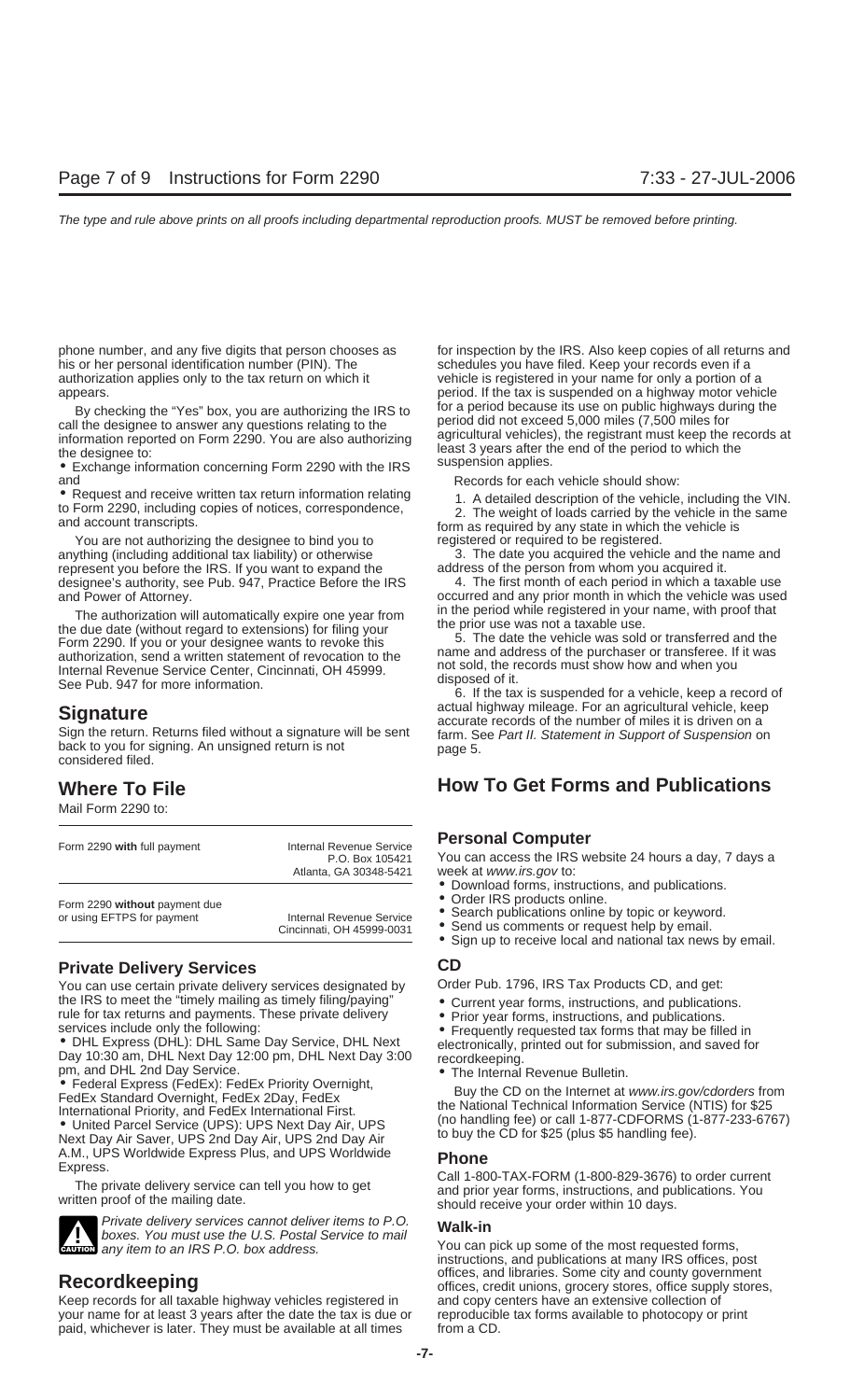If you need a Form 2290 for a period prior to July 2006,<br>specify the prior period. For example, to order Form 2290 for<br>a taxable vehicle first used in January 2005, specify the<br>You may contact a Taxpayer Advocate by callin a taxable vehicle first used in January 2005, specify the You may contact a Taxpayer Advocate by calling a return for the period "July 1, 2004, through June 30, 2005." toll-free number, 1-877-777-4778. Persons who have

You can get immediate help with your Form 2290 questions by calling the Form 2290 call site. The hours of operation your area. See Pub. 1546, The Taxpayer Advocate Service<br>are Monday – Friday 8:00 a m to 6:00 p m eastern time of the IRS, for a list of addresses and fax numbers. are Monday – Friday, 8:00 a.m. to 6:00 p.m., eastern time.

| IF you are calling from | <b>THEN use this number</b>  |  |  |  |
|-------------------------|------------------------------|--|--|--|
| The United States       | 866-699-4096 (toll free)     |  |  |  |
| Canada or Mexico        | 859-669-5733 (not toll free) |  |  |  |

unsuccessfully, you should contact the Taxpayer Advocate. Intelligence agencies to combat terrorism. If you fail to<br>The Taxpayer Advocate independently represents your surreprovide this information in a timely manner, you The Taxpayer Advocate independently represents your provide this information in a time<br>interests and concerns within the IRS by protecting your liable for penalties and interest. interests and concerns within the IRS by protecting your rights and resolving problems that have not been fixed

make a technical tax decision, they can clear up problems or records relating to a form or its instructions must be that resulted from previous contacts and ensure that your retained as long as their contents may become ma that resulted from previous contacts and ensure that your retained as long as their contents may become material in<br>case is given a complete and impartial review.<br>the administration of any Internal Revenue law. Generally,

Your assigned personal advocate will listen to your point tax returns and return information are confidential,<br>tiew and will work with you to address the concerns. You sendined by section 6103. of view and will work with you to address the concerns. You

- 
- 

- 
- 
- A detailed description of the problem.

**Prior Period Forms**<br>**•** Previous attempts to solve the problem and the office that<br>had been contacted.

**Form 2290 Call Site**<br> **Form 2290 Call Site** and ask for Taxpayer Advocate assistance. If you prefer,<br>
You can get immediate help with your Form 2290 questions you may call, write, or fax the Taxpayer Advocate office in

**Privacy Act and Paperwork Reduction Act Notice.** We ask for the information on this form to carry out the Internal Revenue laws of the United States. Section 4481 requires that the use of certain types of highway motor vehicles be taxed. Form 2290 is used to determine the amount of tax The assistor will have access to your Form 2290 account<br>information. Spanish speaking assistors are available. Have<br>your Form 2290 and information about your filing available<br>when you call. For help with other returns file also disclose this information to other countries under a tax **Unresolved Tax Issues inter a the state agencies** to enforce federal and state agencies to enforce federal If you have attempted to deal with an IRS problem nontax criminal laws, or to federal law enforcement and<br>Insuccessfully you should contact the Taxpayer Advocate intelligence agencies to combat terrorism. If you fail to

rights and resolving problems that have not been fixed<br>through normal channels.<br>While Taxpayer Advocates cannot change the tax law or unless the form displays a valid OMB control number. Books unless the form displays a valid OMB control number. Books the administration of any Internal Revenue law. Generally, tax returns and return information are confidential, as

Can expect the advocate to provide:<br>
• A "fresh look" at a new or on-going problem.<br>
• Timely acknowledgment.<br>
• The name and phone number of the individual assigned<br>
• The name and phone number of the individual assigned

• Timeframes for action, speedy resolution, and courteous<br>service.<br>Magnetic the Tevrous Advancte you abould the stimulates or suggestions for making this form simpler, When contacting the Taxpayer Advocate, you should<br>
provide the following information:<br>
• Your name, address, and employer identification number.<br>
• The name and telephone number of an authorized contact<br>
• The type of tax